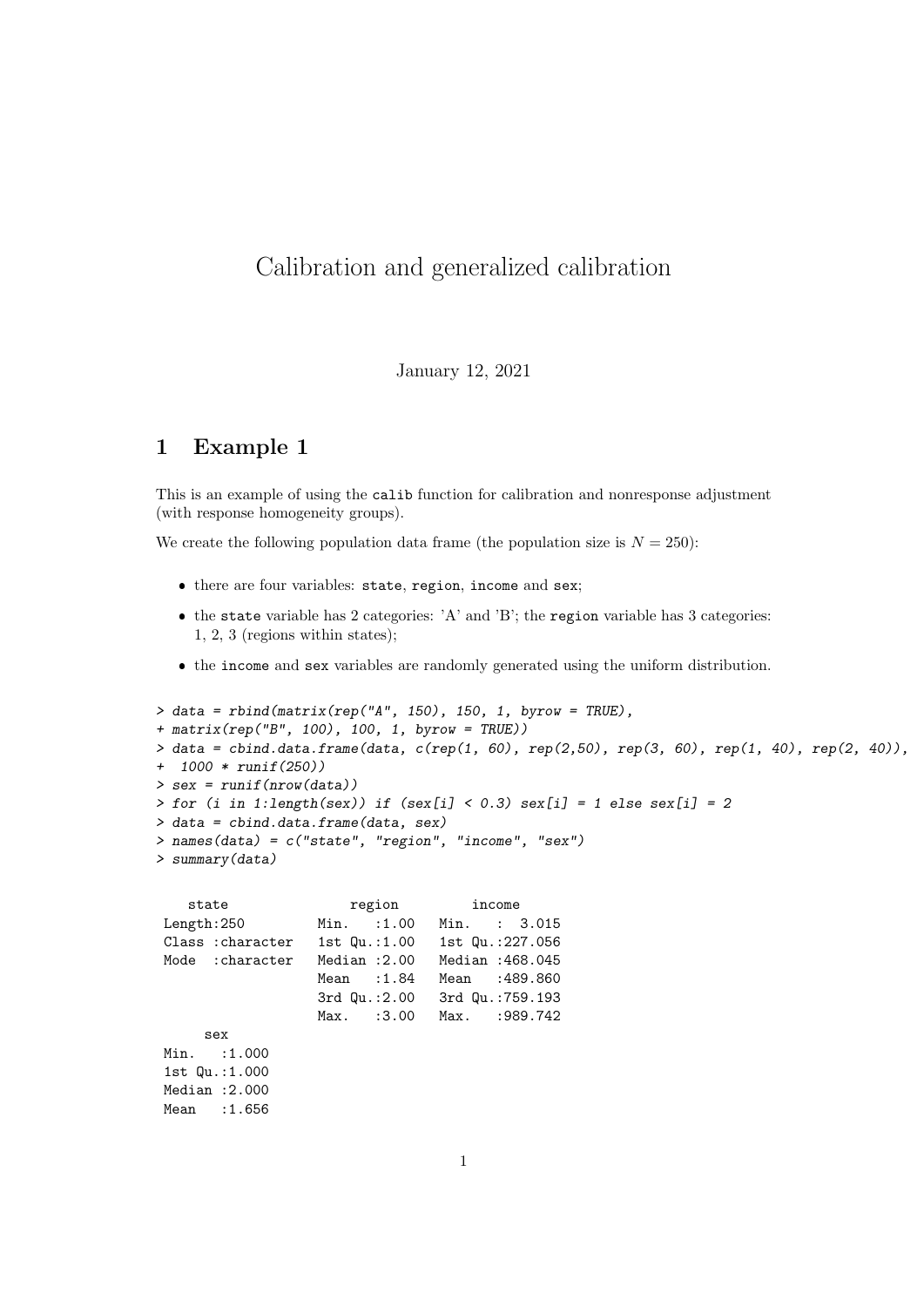3rd Qu.:2.000 Max. : 2.000

We compute the population stratum sizes:

```
> table(data$state)
```
A B 150 100

We select a stratified sample. The state variable is used as a stratification variable. The sample stratum sizes are 25 and 20, respectively. The method is 'srswor' (equal probability, without replacement).

```
> s=strata(data,c("state"),size=c(25,20), method="srswor")
```
We obtain the observed data:

> s=getdata(data,s)

The status variable is used in the rhg\_strata function. The status column is added to s (1 - sample respondent, 0 otherwise); it is randomly generated using the uniform distribution  $U(0,1)$ . The response probability for all units is 0.3.

```
> status=runif(nrow(s))
> for(i in 1:length(status))
+ if(status[i]<0.3) status[i]=0 else status[i]=1
> s=cbind.data.frame(s,status)
```
We compute the response homeogeneity groups using the region variable:

> s=rhg\_strata(s,selection="region")

We select only the sample respondents:

```
> sr=s[s$status==1,]
```
We create the population data frame of sex and region indicators:

```
> X=cbind(disjunctive(data$sex),disjunctive(data$region))
```
We compute the population totals for each sex and region:

```
> total=c(t(rep(1,nrow(data)))%*%X)
```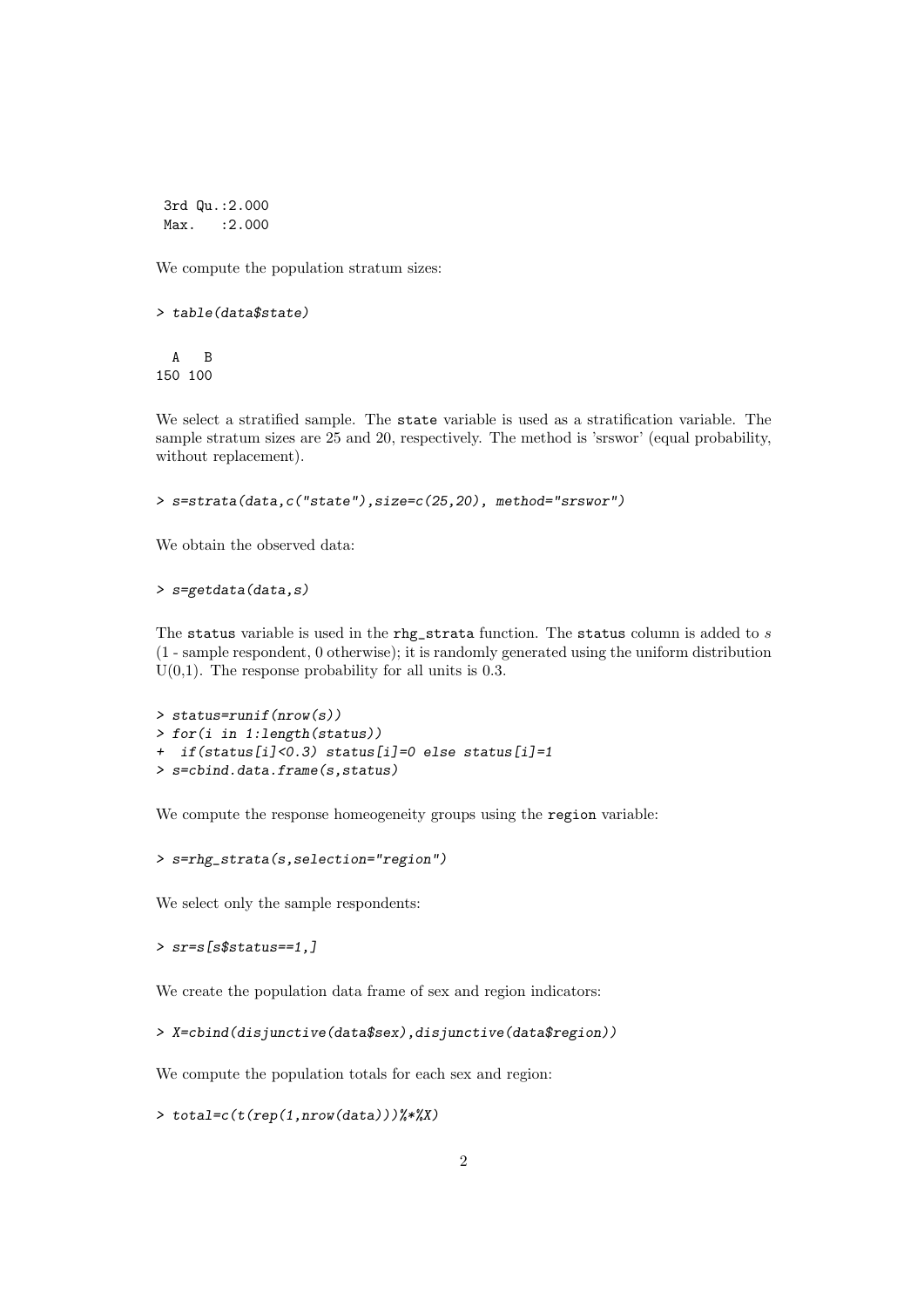The first method consists in calibrating with all strata. The respondent data frame of sex and region indicators is created. The initial weights using the inclusion prob. and the response probabilities are computed.

```
> Xs = X[sr$ID\_unit.]> d = 1/(sr$Prob * sr$prob_resp)
> summary(d)
  Min. 1st Qu. Median Mean 3rd Qu. Max.
 5.000 5.000 7.200 8.065 12.000 13.500
```
We compute the g-weights using the linear method:

 $> g = calib(Xs, d, total, method = "linear")$ > summary(g)

Min. 1st Qu. Median Mean 3rd Qu. Max. 0.8331 0.9029 0.9029 0.9880 1.1018 1.1459

The final weights are:

 $> w=d*g$ > summary(w)

| Min. 1st Qu.  Median | Mean 3rd Qu. | Max. |
|----------------------|--------------|------|
|                      |              |      |

We check the calibration:

> checkcalibration(Xs, d, total, g)

\$message [1] "the calibration is done"

\$result [1] TRUE

\$value [1] 1e-06

The second method consists in calibrating in each stratum. The respondent data frame of sex and region indicators is created in each stratum. The initial weights using the inclusion prob. and response probabilities are computed in each stratum.

 $> cat('stratum 1\,')$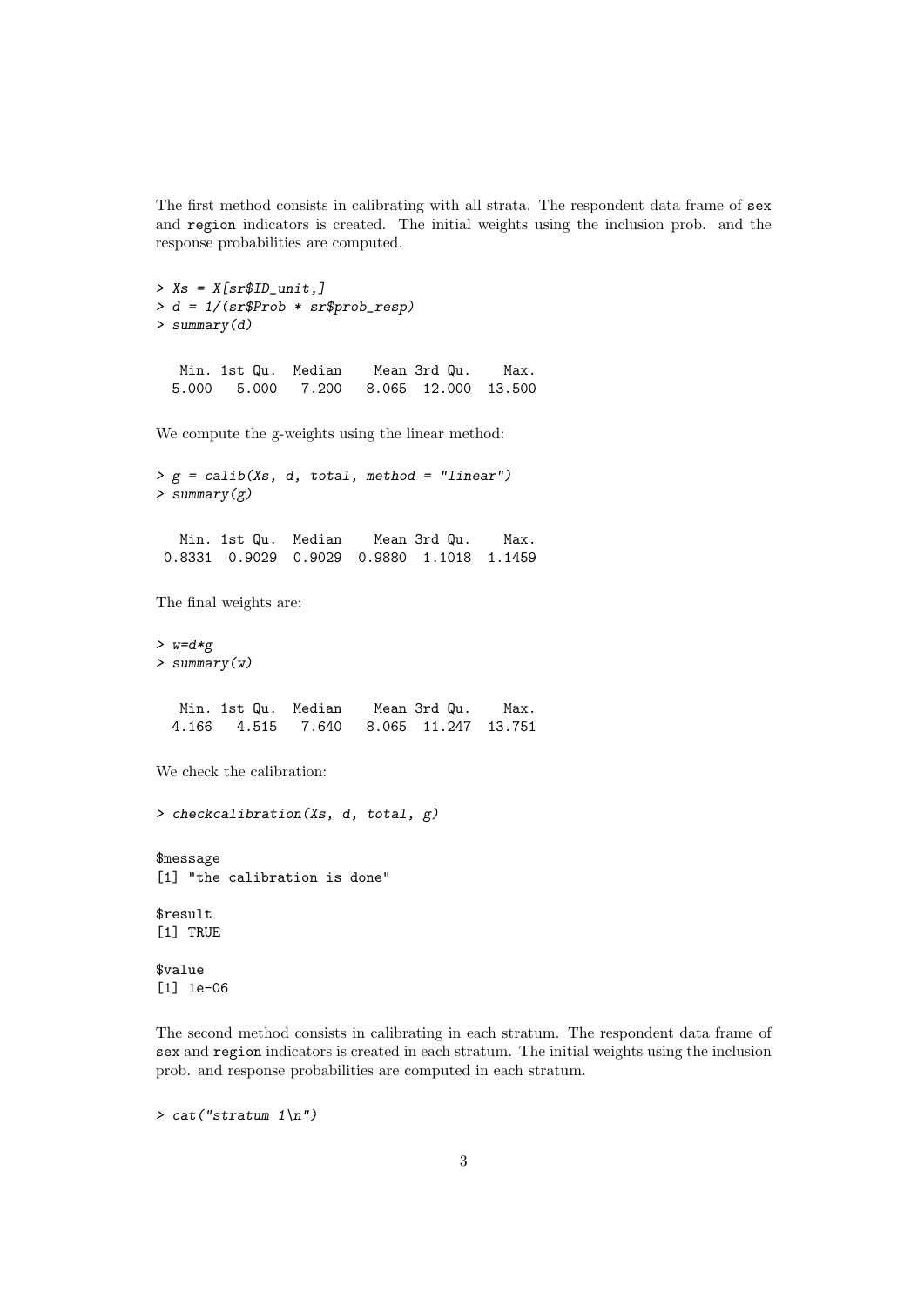```
stratum 1
> data1=data[data$state=='A',]
> X1=X[data$state=='A',]
> total1=c(t(rep(1, nrow(data1))) %*% X1)
> sr1=sr[sr$Stratum==1,]
> Xs1=X[sr1$ID_unit,]
> d1 = 1/(sr1$Prob * sr1$prob_resp)
> g1=calib(Xs1, d1, total1, method = "linear")
> checkcalibration(Xs1, d1, total1, g1)
$message
[1] "the calibration is done"
$result
[1] TRUE
$value
[1] 1e-06
> cat("stratum 2\n")
stratum 2
> data2=data[data$state=='B',]
> X2=X[data$state=='B',]
> total2=c(t(rep(1, nrow(data2))) %*% X2)
> sr2=sr[sr$Stratum==2,]
> Xs2=X[sr2$ID_unit,]
> d2 = 1/(sr2$Prob * sr2$prob_resp)
> g2=calib(Xs2, d2, total2, method = "linear")
> checkcalibration(Xs2, d2, total2, g2)
$message
[1] "the calibration is done"
$result
[1] TRUE
$value
[1] 1e-06
```
## 2 Example 2

This is an example of: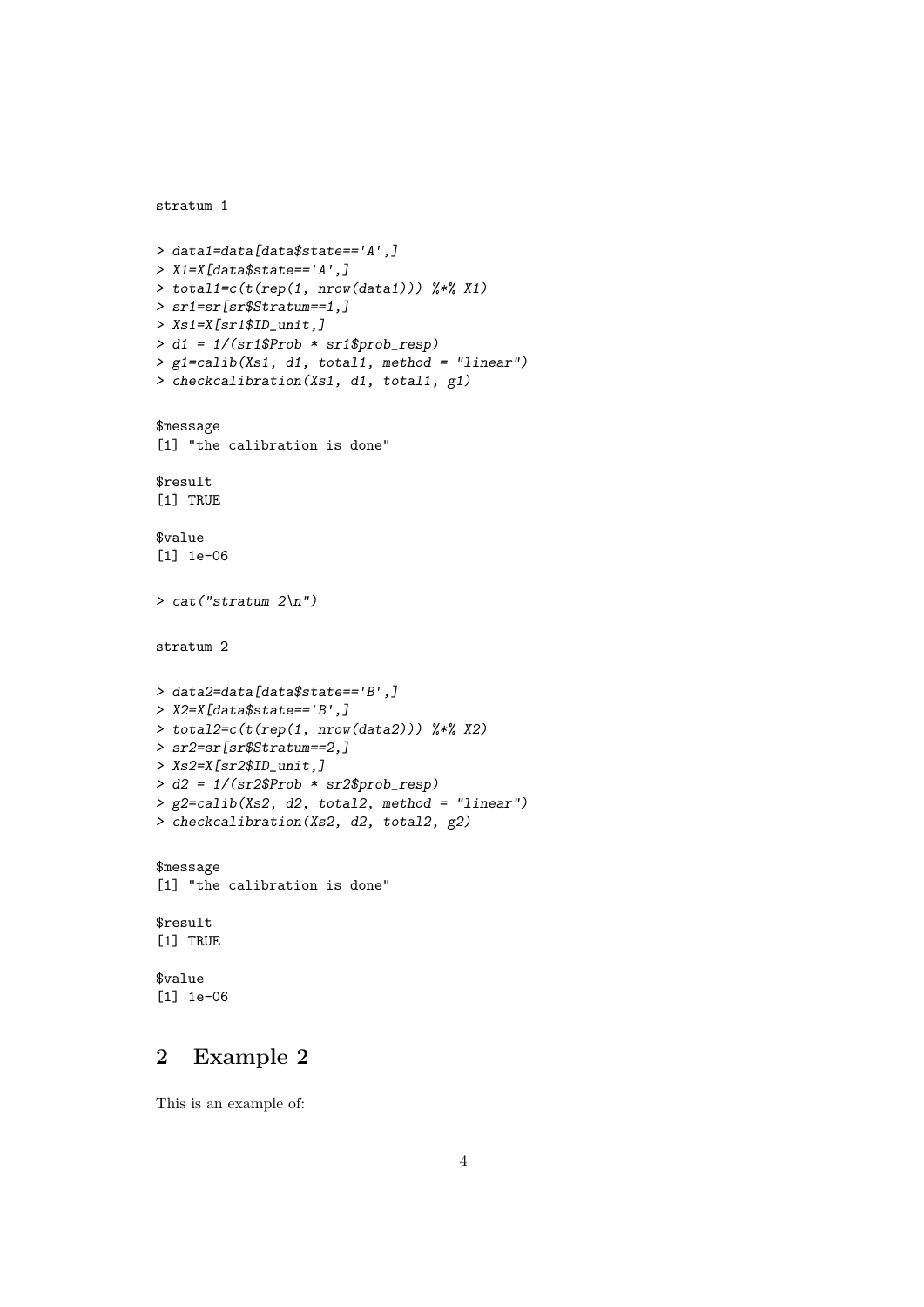- variance estimation of the calibration estimator (using the calibev and varest functions),
- variance estimator of the Horvitz-Thompson estimator (using the varest and varHT functions).

We generate an artificial population and use Tillé sampling. The population size is 100, and the sample size is 20. There are three auxiliary variables (two categorical and one continuous; the matrix X). The vector  $Z = (150, 151, \ldots, 249)'$  is used to compute the first-order inclusion probabilities. The variable of interest  $Y$  is computed using the model  $Y_j = 5 * Z_j * (\varepsilon_j + \sum_{i=1}^{100} X_{ij}), \varepsilon_j \sim N(0, 1/3), *iid*, j = 1, ..., 100$ . The calibration estimator uses the linear method. Simulations are conducted to estimate the MSE of the two variance estimators of the calibration estimator. Since the linear method is used in calibration, the calibration estimator corresponds to the generalized regression estimator. For the latter an approximate variance can be computed on the population level and used in the bias estimation of the variance estimators. For the Horvitz-Thompson estimator, the variance can be computed on the population level and compared with the simulations' result. Use 10000 simulation runs to obtain accurate results (for time consuming reason, in the following program, the number of runs is only 10).

```
> X = \text{cbind}(c(\text{rep}(1, 50), \text{rep}(0, 50)), c(\text{rep}(0, 50), \text{rep}(1, 50)), 1:100)> # vector of population totals
> total=apply(X,2,"sum")
> Z=150:249> # the variable of interest
> Y=5*Z*(rnorm(100,0,sqrt(1/3))+apply(X,1,"sum"))
> # inclusion probabilities
> pik=inclusionprobabilities(Z,20)
> # joint inclusion probabilities
> pikl=UPtillepi2(pik)
> # number of runs; let nsim=10000 for an accurate result
> nsim=10> c1=c2=c3=c4=c5=c6=numeric(nsim)
> for(i in 1:nsim)
+ f+ # draws a sample
+ s=UPtille(pik)
+ # computes the inclusion prob. for the sample
+ piks=pik[s==1]
+ # the sample matrix of auxiliary information
+ Xs = X[s == 1, ]+ # computes the g-weights
+ g=calib(Xs,d=1/piks,total,method="linear")
+ # computes the variable of interest in the sample
+ Ys=Y[s==1]
+ # computes the joint inclusion prob. for the sample
+ pikls=pikl[s==1,s==1]
+ # computes the calibration estimator and its variance estimation
+ cc=calibev(Ys,Xs,total,pikls,d=1/piks,g,with=FALSE,EPS=1e-6)
```

```
+ c1[i]=cc$calest
```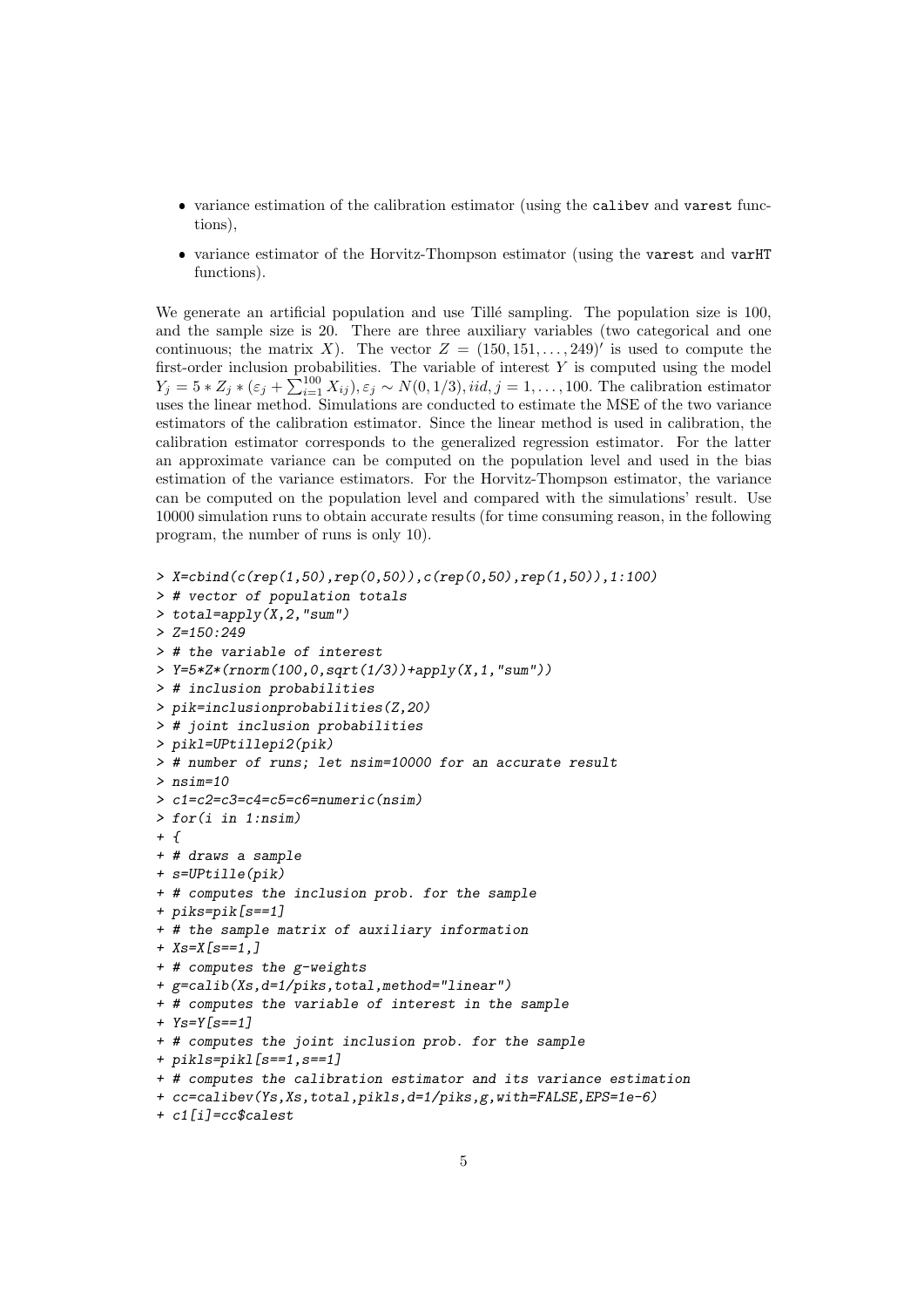```
+ c2[i]=cc$evar
+ # computes the variance estimator of the calibration estimator (second method)
+ c3[i]=varest(Ys,Xs,pik=piks,w=g/piks)
+ # computes the variance estimator of the HT estimator using varest()
+ c4[i]=varest(Ys,pik=piks)
+ # computes the variance estimator of the HT estimator using varHT()
+ c5[i]=varHT(Ys,pikls,2)
+ # computes the Horvitz-Thompson estimator
+ c6[i]=HTestimator(Ys,piks)
+ }
> cat("the population total:", sum(Y), "\n")
the population total: 5561364
> cat("the calibration estimator under simulations:", mean(c1), "\n")
the calibration estimator under simulations: 5510423
> N=length(Y)
\ge delta=matrix(0, N, N)> for(k in 1:(N-1))+ for(1 in (k+1):N)+ delta[k,l]=delta[l,k]=pikl[k,l]-pik[k]*pik[l]
> diag(delta)=pik*(1-pik)
> var_HT=0
> var_asym=0
> e=lm(Y~X)$resid
> for(k in 1:N)+ for(l in 1:N) {var_HT=var_HT+Y[k]*Y[l]*delta[k,l]/(pik[k]*pik[l])
                   var_asym=var_asym+e[k]*e[1]*delta[k,l]/(pik[k]*pik[1])> cat("the approximate variance of the calibration estimator:", var_asym, "\langle n'' \rangle")
the approximate variance of the calibration estimator: 5564861682
> cat("first variance estimator of the calibration est. using calibev function:\n")
first variance estimator of the calibration est. using calibev function:
> cat("MSE of the first variance estimator:", var(c2)+(mean(c2)-var_asym)^2, "\n")MSE of the first variance estimator: 4.847537e+18
> cat("second variance estimator of the calibration est. using varest function:\langle n'' \ranglesecond variance estimator of the calibration est. using varest function:
```

```
6
```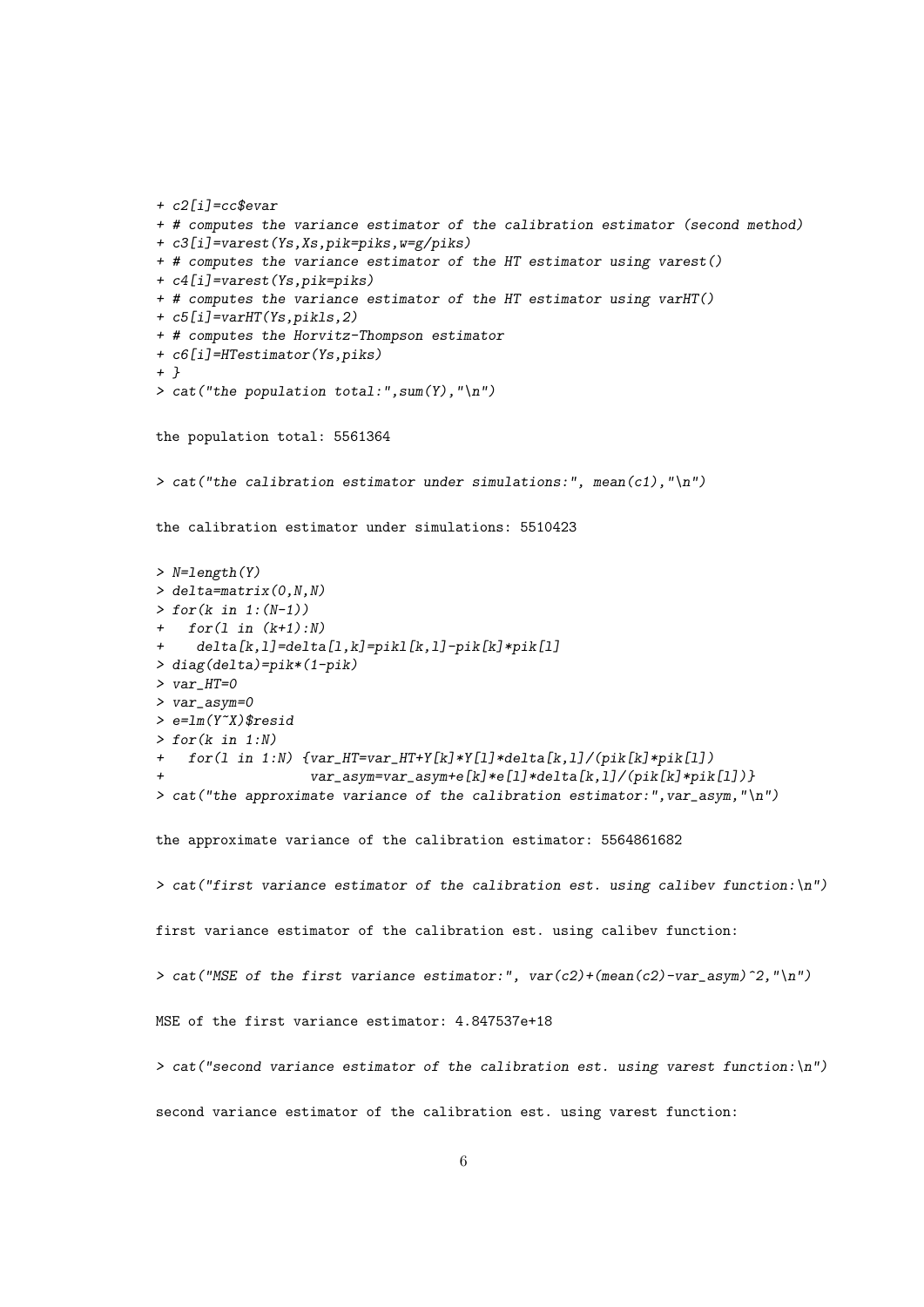> cat("MSE of the second variance estimator:",  $var(c3)+(mean(c3)-var\_{asym})^2, "\n")$ MSE of the second variance estimator: 3.225956e+18

> cat("the Horvitz-Thompson estimator under simulations:", mean(c6),"\n")

the Horvitz-Thompson estimator under simulations: 5733728

> cat("the variance of the HT estimator:",  $var_H$ HT, "\n")

the variance of the HT estimator: 317320803552

> cat("the variance estimator of the HT estimator under simulations:", mean(c4), "\n")

the variance estimator of the HT estimator under simulations: 287142787029

> cat("MSE of the variance estimator 1 of HT estimator:",  $var(c4)+(mean(c4)-var_HT)^2, "\,"$ )

MSE of the variance estimator 1 of HT estimator: 3.755112e+21

> cat("MSE of the variance estimator 2 of HT estimator:",  $var(c5)+(mean(c5)-var_HT)^2$ , "\n")

MSE of the variance estimator 2 of HT estimator: 4.206846e+21

#### 3 Example 3

This is an example of generalized calibration used to handle unit nonresponse with different forms of response probabilities.

Consider the population U, the sample s and the set of respondents r with  $r \subset s \subset U$ .

The response mechanism is given by the distribution  $q(r|s)$  such that for every fixed s we have

$$
q(r|s) \ge 0
$$
, for all  $r \in \mathcal{R}_s$  and  $\sum_{s \in \mathcal{R}_s} q(r|s) = 1$ ,

where  $\mathcal{R}_s = \{r | r \subseteq s\}$ . The variable of interest  $y_k$  is known only for  $k \in r$ . Under unit nonresponse we define the response indicator  $R_k = 1$  if unit  $k \in r$  and 0 otherwise and the response probabilities  $p_k = Pr(R_k = 1 | k \in s)$ . It is assumed that  $R_k$  are independent Bernoulli variables with expected value equal to  $p_k$ . We assume that the units respond independently of each other and of s and so

$$
q(r|s) = \prod_{k \in r} p_k \prod_{k \in \bar{r}} (1 - p_k).
$$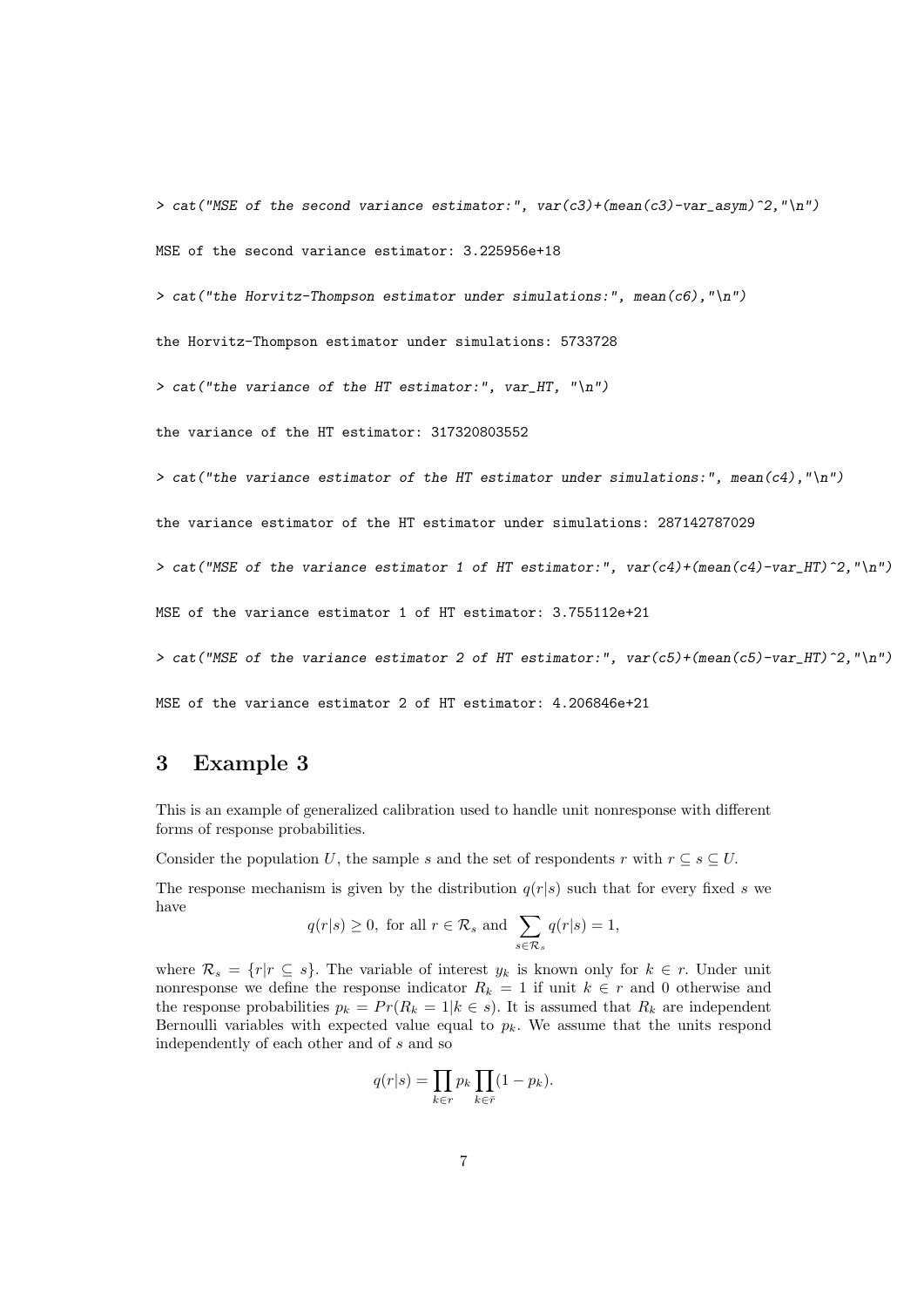The nonresponse model can be rewritten as

$$
q(r|s,\gamma) = \prod_{k \in r} F_k^{-1}(\gamma) \prod_{k \in \bar{r}} (1 - F_k^{-1}(\gamma)).
$$

In calibration method it is assumed that

$$
\sum_{k \in r} \mathbf{x}_k d_k F_k(\boldsymbol{\gamma}) = \sum_{k \in r} \mathbf{x}_k d_k F(\boldsymbol{\gamma}^T \mathbf{x}_k) = \sum_{k \in U} \mathbf{x}_k,
$$

where  $F_k(\gamma) = F(\gamma^T \mathbf{x}_k)$ ,  $p_k = F_k(\gamma)^{-1}$ , and  $d_k$  are the initial weigths.

In generalized calibration a different equation is used

$$
\sum_{k \in r} \mathbf{x}_k d_k F(\boldsymbol{\gamma}^T \mathbf{z}_k) = \sum_{k \in U} \mathbf{x}_k,
$$

where  $z_k$  is not necessary equal to  $x_k$ , but  $z_k$  and  $x_k$  have to be highly correlated.  $z_k$  should be known only for  $k \in r$ . The components of  $z_k$  that are not also components of  $x_k$  are often known as *instrumental variables*. Let  $w_k$  be the final weights (obtained after applying generalized calibration).

It is possible to assume different forms of response probabilities:

- Linear weight adjustment (it can be implemented by using the argument method="linear" in gencalib() function or method="truncated" if bounds are allowed):  $p_k = 1/(1 +$  $\boldsymbol{\gamma}^T \mathbf{z}_k$ ) and  $w_k = d_k(1 + \mathbf{h}^T \mathbf{z}_k)$ , where **h** is a consistent estimate of  $\boldsymbol{\gamma}$ .
- Raking weight adjustment (it can be implemented by using the argument method="raking" in gencalib()):  $p_k = 1/\exp(\boldsymbol{\gamma}^T \mathbf{z}_k)$  and  $w_k = d_k \exp(\mathbf{h}^T \mathbf{z}_k)$ .
- Logistic weight adjustment (it can be implemented by using the argument method="raking" in gencalib()):  $p_k = 1/(1 + \exp(\boldsymbol{\gamma}^T \mathbf{z}_k))$ ,  $w_k = d_k(1 + \exp(\mathbf{h}^T \mathbf{z}_k))$ , but we calibrate on  $\sum_{k \in U} \mathbf{x}_k - \sum_{k \in \mathbf{r}} \mathbf{x}_k d_k$  instead of  $\sum_{k \in U} \mathbf{x}_k$ .
- Generalized exponential weight adjustment (Folsom and Singh, 2000; it can be implemented by using the argument method="logit" in gencalib()):

$$
p_k = 1/F(\boldsymbol{\gamma}^T \mathbf{z}_k), w_k = d_k F(\mathbf{h}^T \mathbf{z}_k),
$$

$$
F(\mathbf{h}^T \mathbf{z}_k) = \frac{L(U - C) + U(C - L) \exp(A \mathbf{h}^T \mathbf{z}_k)}{(U - C) + (C - L) \exp(A \mathbf{h}^T \mathbf{z}_k)} \in (L, U),
$$

where  $A = (U - L)/((C - L)(U - C))$  and  $L \geq 0, 1 < U \leq \infty, U > C > L$ ,  $(C = 1)$ in the paper of Deville and Sarndal, 1992). The g-weights are centered around of  $C$ . For  $L = 1, C = 2$  and  $U = \infty, F(\mathbf{h}^T \mathbf{z}_k)$  approaches  $1 + \exp(\mathbf{h}^T \mathbf{z}_k)$  and for  $C = 1, L =$  $0, U = \infty$ ,  $\exp(\mathbf{h}^T \mathbf{z}_k)$ .

We exemplify the last form of response probabilities (generalized exponential weight adjustment) using artificial data. We generate a population of size  $N = 400$  and consider the auxiliary information X following a Gamma distribution with parameters 3 and 4. The instrumental variable Z is generated using the model  $Z = 2X + \varepsilon$ , where  $\varepsilon \sim U(0, 1)$ . The variable of interest is Y generated using the model  $Y = 3X + \varepsilon_1$ , where  $\varepsilon_1 \sim N(0, 1)$ . We consider here that the nonresponse is not missing at random and the response probabilities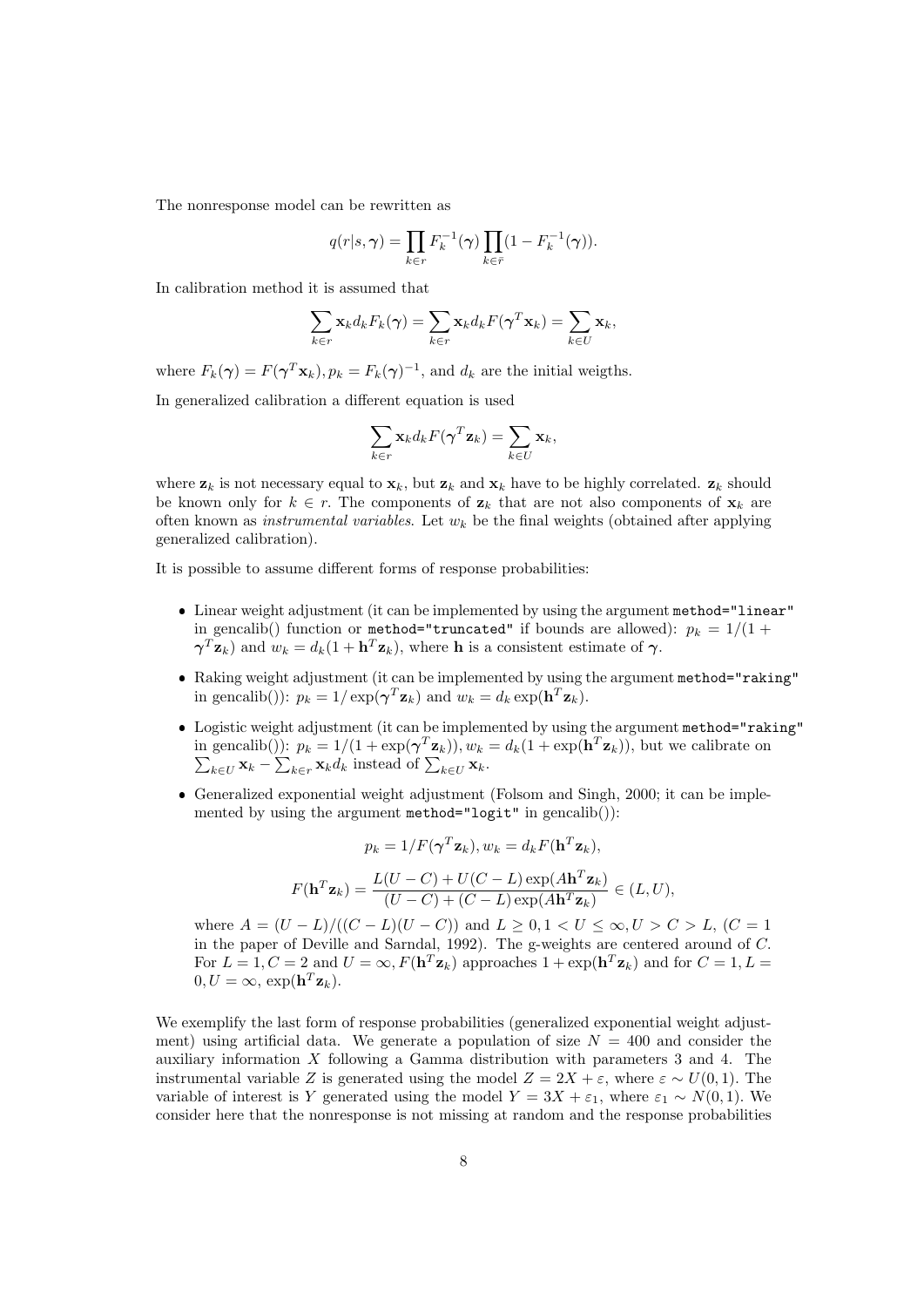$p$  depend on the variable of interest  $y$  which may be missing. We draw a simple random sampling without replecement of size  $n = 100$  and generate the set of respondents r using Poisson sampling with the probabilties p. The bounds are fixed to 1 and 5, and the constant  $C = 1.5$ . Three estimators are computed:

- $\bullet$  the generalized calibration estimator using  $Z$  as instrumental variable,
- $\bullet$  the generalized calibration estimator using Y as instrumental variable,
- $\bullet$  the generalized calibration estimator using X as instrumental variable, which is the same with the calibration estimator, but the g-weights are centered around C.

The convergence of the method is not guaranteed due to the bounds. Thus  $q_1, q_2, q_3$  can be null. If it the case, repeat the code (considering another  $s$  and  $r$ ).

```
> N=400
> n=100
> X=rgamma(N,3,4)
> total=sum(X)
> Z=2*X+runif(N)> Y=3*X+rnorm(N)
> print(cor(X,Y))[1] 0.8078879
> print(cor(X,Z))
[1] 0.9525512
> L=1> U=5
> C=1.5> A = (U-L) / ((C-L) * (U-C))> p=((U-C)+(C-L)*exp(A*Y*0.3))/(L*(U-C)+U*(C-L)*exp(A*Y*0.3))
> summary(p)
   Min. 1st Qu. Median Mean 3rd Qu. Max.
 0.2040 0.2980 0.3945 0.4167 0.5097 0.8416
> bounds=c(L,U)> s=srswor(n,N)
> r=numeric(n)
> for(j in 1:n) if(runif(1) < p[s == 1][j]) r[j]=1> print("Size of r is:")
[1] "Size of r is:"
```